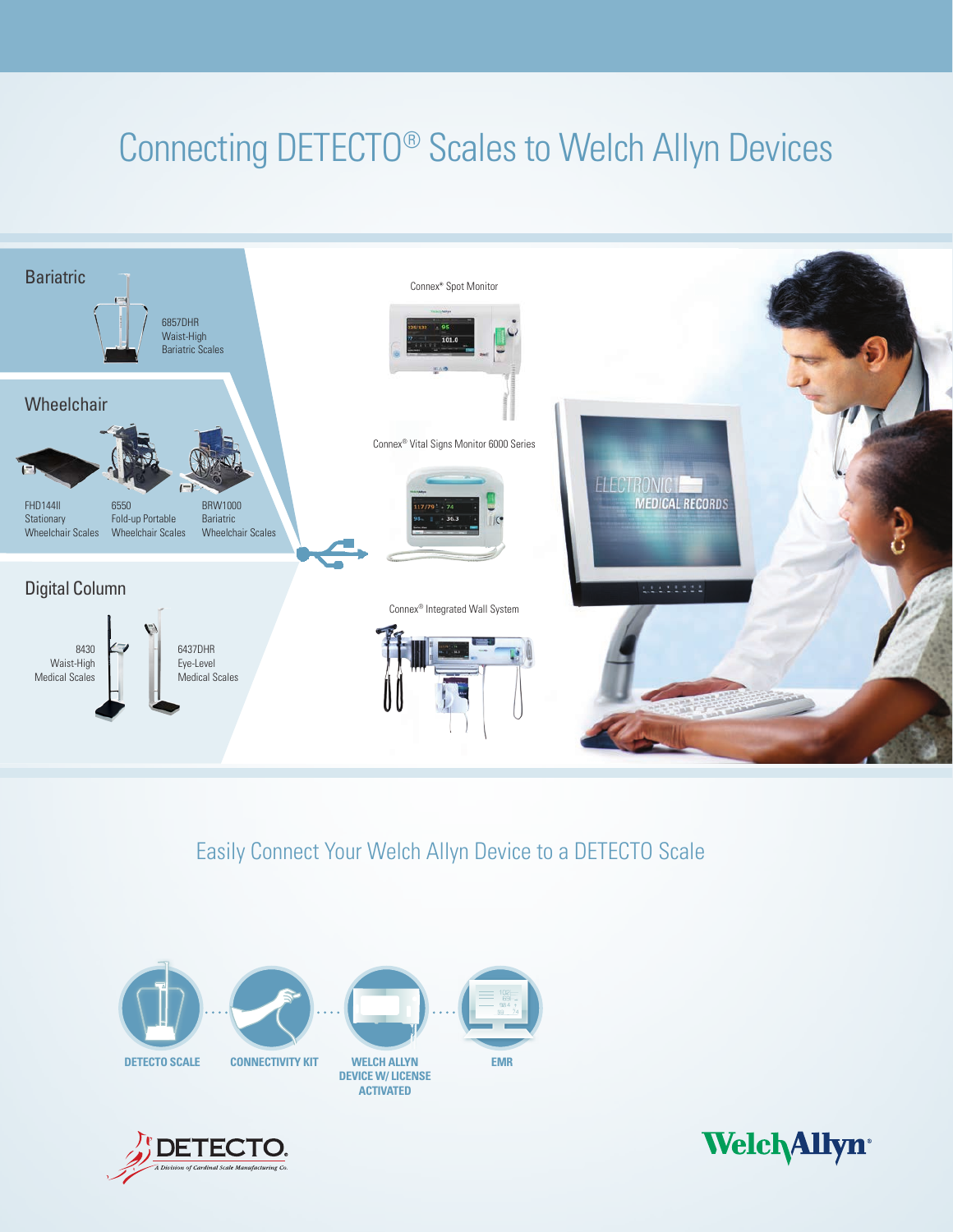## Welch Allyn Connectivity to DETECTO Professional Scales

The following table outlines the specific DETECTO scales that have been approved for use with both the Connex VSM 6000 Series (including the Connex IWS) and Connex Spot Monitor.

| <b>Model Number</b> | <b>Scale Description</b>                                        | <b>Scale Family</b> |
|---------------------|-----------------------------------------------------------------|---------------------|
| 6437DHR             | <b>Digital Physician Scale with Digital Height Rod</b>          | Digital Column      |
| 6449                | <b>Digital Scale with Height Rod and Handpost</b>               | Digital Column      |
| 6439                | <b>Digital Eye-Level Scale with Height Rod</b>                  | Digital Column      |
| 6437                | <b>Digital Eye-Level Physician Scale</b>                        | Digital Column      |
| 8437                | <b>Digital Waist-High Physician Scale</b>                       | Digital Column      |
| 8430                | <b>Digital Waist-High Scale with Height Rod</b>                 | Digital Column      |
| 8437S               | <b>Stainless Steel Scale, Waist-High Digital</b>                | Digital Column      |
| 8430S               | <b>Stainless Steel Scale, Waist-High Digital and Height Rod</b> | Digital Column      |

| 6857DHR  | Waist-High Stand-On Bariatric Scale – Digital Height Rod | Bariatric |
|----------|----------------------------------------------------------|-----------|
| 6854-DHR | Waist-High Stand-On Bariatric Scale — Digital Height Rod | Bariatric |

| <b>BRW1000</b>    | <b>Portable Bariatric Wheelchair Scale</b>         | Wheelchair |
|-------------------|----------------------------------------------------|------------|
| 6500              | <b>Portable Wheelchair Scale</b>                   | Wheelchair |
| 6550              | <b>Folding Portable Wheelchair Scale</b>           | Wheelchair |
| FHD-133-II        | Geriatric/Bariatric Wheelchair Scale 36" X 36"     | Wheelchair |
| <b>FHD-144-II</b> | Geriatric/Bariatric Wheelchair Scale 48" X 48"     | Wheelchair |
| 6495              | <b>Digital Stationary Wheelchair Scale</b>         | Wheelchair |
| CR-500D           | "Roll-A-Weigh" Wheelchair Scale, 500 lb Capacity   | Wheelchair |
| CR-1000D          | "Roll-A-Weigh" Wheelchair Scale, 1,000 lb Capacity | Wheelchair |